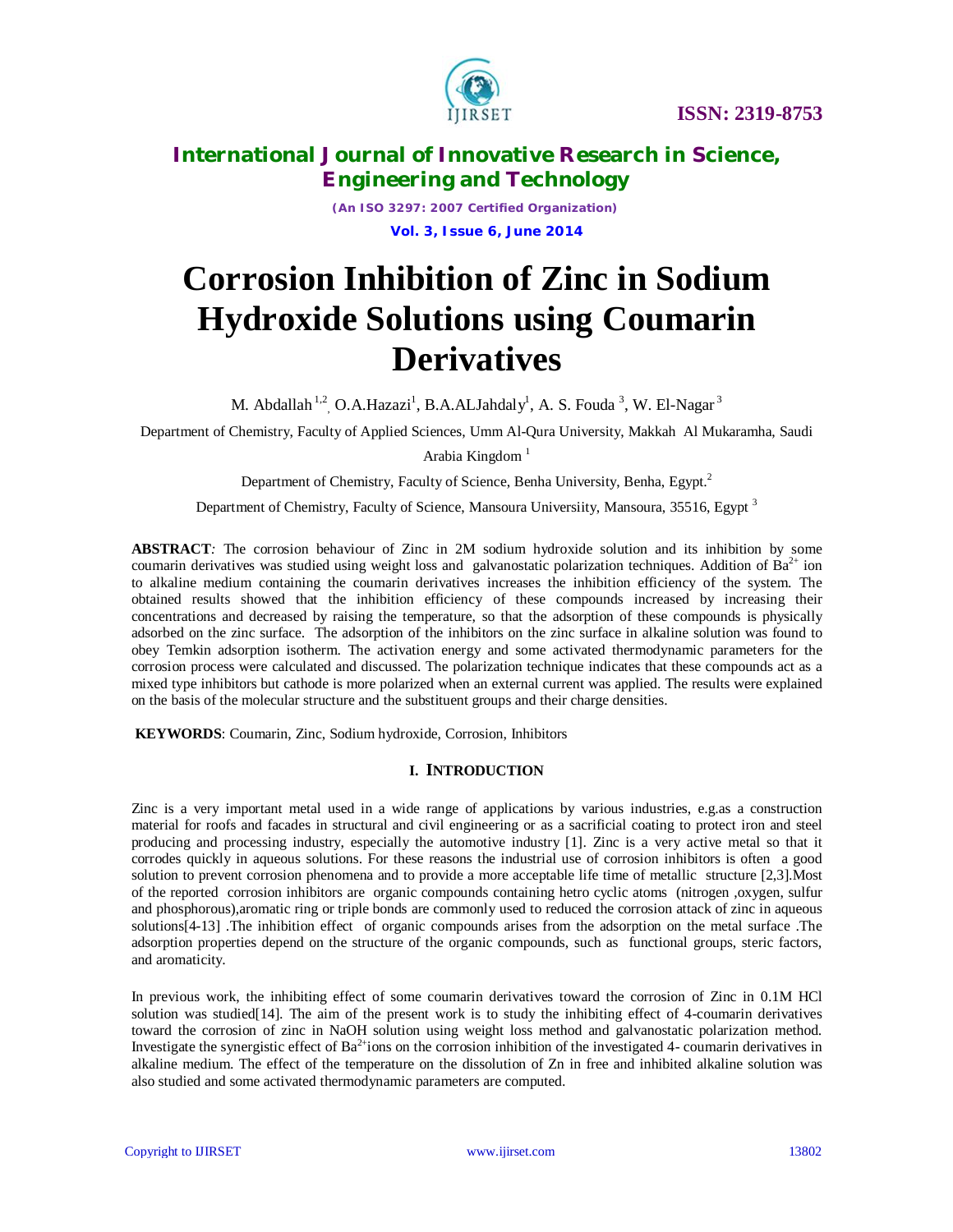

*(An ISO 3297: 2007 Certified Organization)*

 **Vol. 3, Issue 6, June 2014**

### **II. EXPERIMENTAL METHODS**

Corrosion tests were performed using Zn electrode has the following chemical composition: 0.001 wt% Pb,0.002 wt% Fe , 0.001 wt% Cd, 0.001 wt% Cu and the rest is Zn.

For weight loss measurements, the reaction basin used in this method was a graduated glass vessel having a total volume of 100 ml. 100 ml of the test solution was employed in each experiment. The test pieces were 20 x 20 x 2 mm. The samples were first mechanically polished with a fine grade emery paper in order to obtain a smooth surface, followed by ultra-sonically degreasing with acetone and then rinsed with distilled water, dried between two filter papers and weighed. The test pieces were suspended by suitable glass hooks at the edge of the basin, and under the surface of the test solution by about 1 cm.

Weight loss measurements were carried out as described elsewhere [15]. The percentage inhibition efficiency (% IE) and a parameter (θ) which represents the part of the metal surface covered by the inhibitor molecules were calculated using the following equations:

$$
\% \text{IE} = \left[ \frac{W_{add}}{1 - W_{free}} \right]_{x100} \tag{1}
$$
\n
$$
\Theta = \left[ \frac{W_{add}}{1 - W_{free}} \right] \tag{2}
$$

where,  $W_{\text{free}}$  and  $W_{\text{add}}$  are the weight losses of Zn sample in free and inhibited acid solution, respectively.

For galvanostatic polarization measurements, a cylindrical rod embedded in araldite with exposed surface of 0.5 cm<sup>2</sup> was used. The electrode was polished with different grades emery paper, degreased with acetone and rinsed by distilled water. Galvanostatic polarization studies were carried out using zinc rod of the same compositions used in weight loss. E vs. log I curves were recorded at temperature  $30^{\circ}$ C. A constant quantity of the test solution (100 ml) was taken in the polarization cell. Galvanostatic polarization studies were carried out using EG&G model173 Potentiostat/Galvanostat. For accurate measurements of potential and current density. Three compartment cell with a saturated reference calomel electrode and a platinum foil auxiliary electrode was used .Solutions were not deaerated to make the conditions identical to weight loss measurements. All the experiments were carried out at  $30\pm$  °C by using ultra circulating thermostat.

The percentage inhibition efficiency (% IE) was calculated from corrosion current density values using the equation

$$
\% \text{ IE} = \left[\frac{1 - I_{add}}{I_{free}}\right] \times 100 \tag{3}
$$

where I<sub>free</sub> and I<sub>add</sub> are the corrosion current densities in absence and presence of inhibitors, respectively.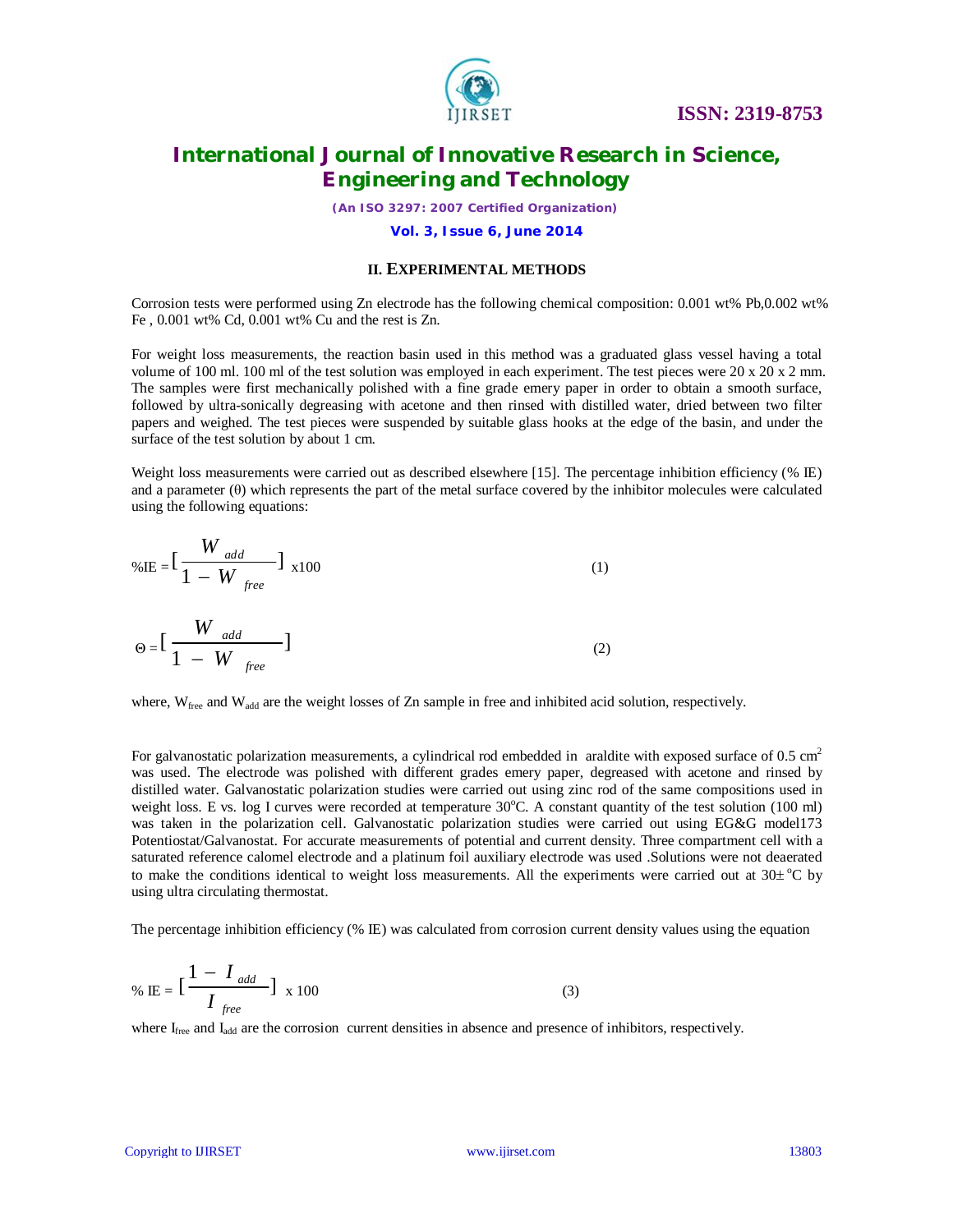

*(An ISO 3297: 2007 Certified Organization)*

 **Vol. 3, Issue 6, June 2014**

### **Chemical structure of coumarin derivatives**

(a) 4-hydroxy - coumarin



(b) 4-benzyl amino- coumarin



(c)4-phenyl amino- coumarin



### **III.RESULTS AND DISCUSSION**

#### **III.1. Weight - loss measurements**

Figure1 shows the weight loss-time curves for zinc in 2M NaOH solution in absence and presence of different concentrations of compound (b). Similar curves were obtained for other two compounds (not shown).Inspection of this figure, by increasing the concentration of these derivatives, the weight loss of zinc samples are decreased. This means that the presence of these derivatives retards the corrosion of zinc in 2M NaOH or in other words, these compounds act as inhibitors. The linear variation of weight loss with time in uninhibited and inhibited 2M NaOH indicates that the absence of insoluble surface films during corrosion. In the absence of any surface films, the inhibitors are first adsorbed on to the metal surface and thereafter impede the corrosion either by merely blocking the reaction sites (anodic and cathodic) or by altering the mechanism of the anodic and cathodic partial processes.

The inhibition efficiency (%I) were calculated using the equation 1and given in Table1.The order of the percentage inhibition efficiency of 4-coumarin derivatives decreases in the following order:  $b > c > a$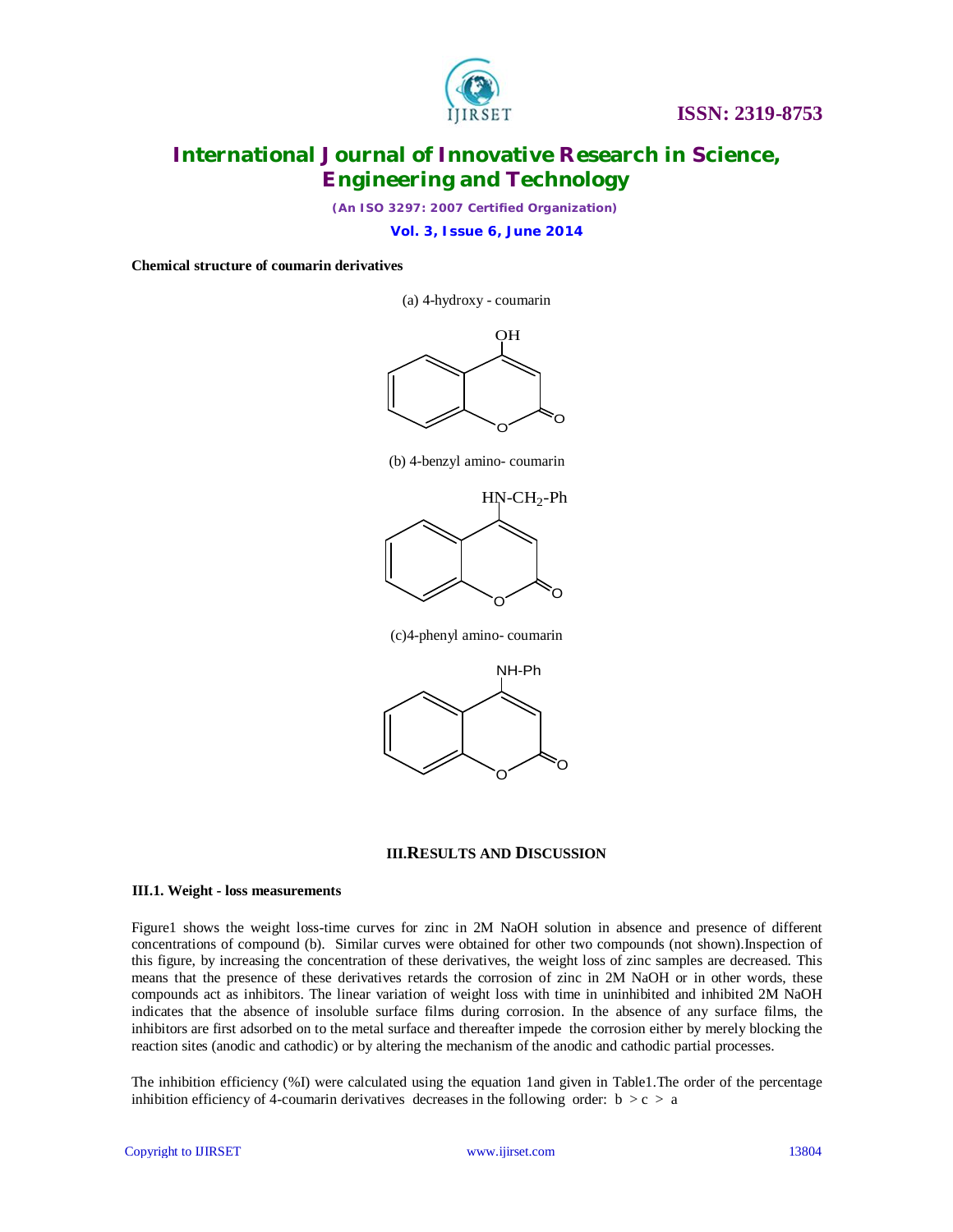

*(An ISO 3297: 2007 Certified Organization)*  **Vol. 3, Issue 6, June 2014**



Fig. 1: Weight loss-time curves for dissolution of zinc in 2M NaOH solution in absence and presence of various concentrations of compound (b) at 30  $^{\circ}$ C.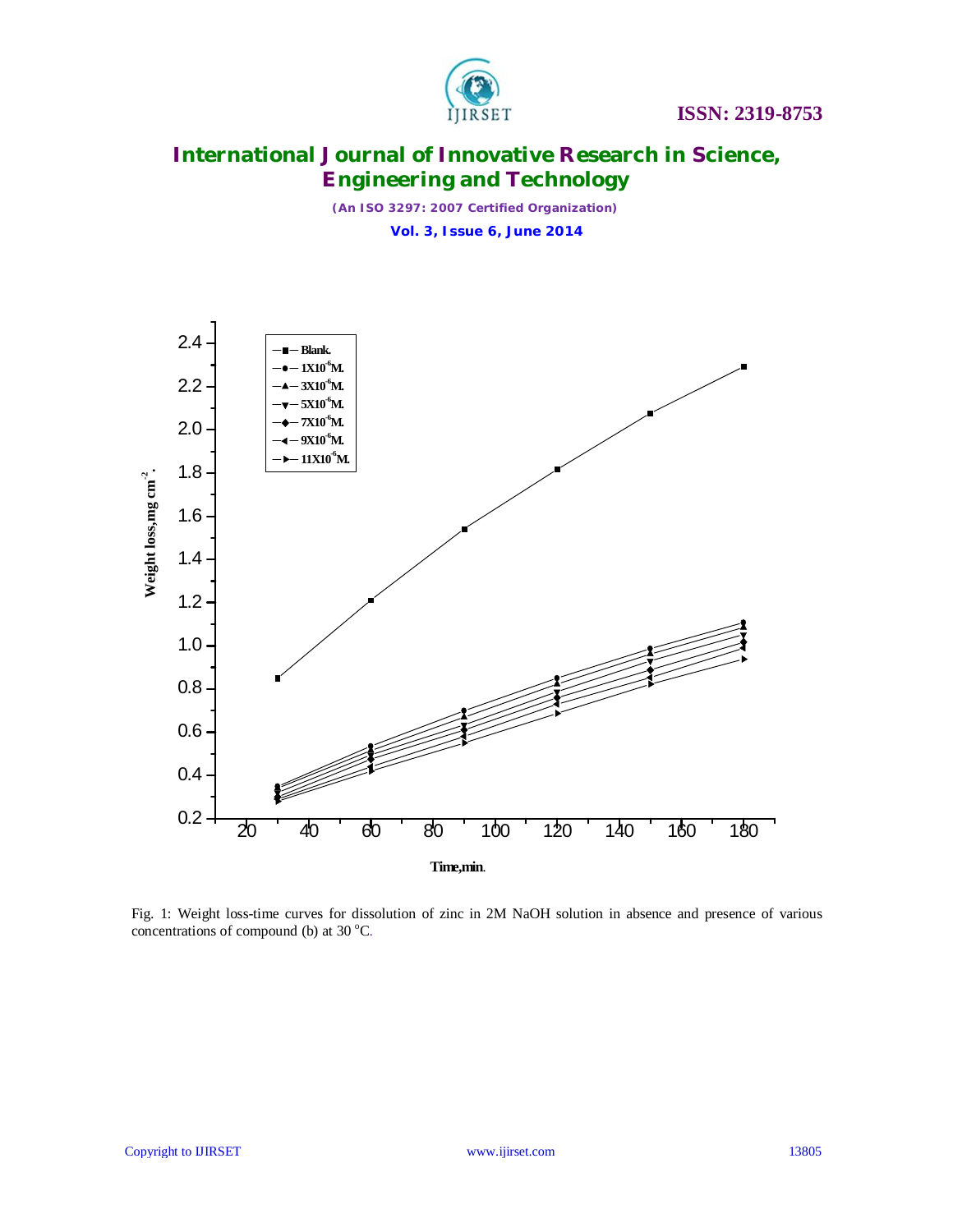

*(An ISO 3297: 2007 Certified Organization)*

### **Vol. 3, Issue 6, June 2014**

Table 1: The percentage inhibition efficiency(%I) obtained from weight loss measurements of zinc dissolution in 2 M NaOH solution at various concentrations of the 4-coumarin derivatives after 60 min. immersion at 30 °C.

| Conc.,                | $% Inhibition (\&0$ |       |       |  |  |
|-----------------------|---------------------|-------|-------|--|--|
| M                     | (a)                 | (b)   | (c)   |  |  |
|                       |                     |       |       |  |  |
| $1x10^{-6}$           | 58.43               | 69.88 | 68.62 |  |  |
| $3x10^{-6}$           | 59.72               | 71.92 | 70.45 |  |  |
| $5x10^{-6}$           | 63.64               | 75.64 | 72.08 |  |  |
| $7 \mathrm{x} 10^{5}$ | 66.72               | 77.83 | 73.86 |  |  |
| $9x10^{-6}$           | 68.36               | 80.36 | 75.63 |  |  |
| $11x10^{-6}$          | 69.88               | 83.48 | 67.48 |  |  |
|                       |                     |       |       |  |  |

### **III.2. Synergistic effect of BaCl<sup>2</sup>**

The effect of addition of 0.02%BaCl<sub>2</sub> on the corrosion inhibition of zinc in 2M NaOH solution in presence and absence of the coumarin derivatives after 60 min. immersion at  $30^{\circ}$ C was studied by the weight loss method. Similar curves to Fig. 1 are obtained (not shown).The values of inhibition efficiency (% I) for various concentrations of inhibitors in the presence of Ba<sup>+2</sup>are given in Table 2. It is observed that, %I of the inhibitors increases with increasing the concentrations of 4-coumarin derivatives, also the order of inhibition efficiency decreases in the following order : **.** 

The strong chemisorptions of these cations on the metal surface is responsible for the synergistic effect of these ion leads to greater surface coverage and, therefore, greater inhibition.

 Table 2: The percentage inhibition efficiency (%I) obtained from weight loss measurements of zinc dissolution in 2M NaOH solution at different concentrations of the 4-coumarin derivatives with addition of 0.02% BaCl2 after 60 min. immersion at  $30^{\circ}$ C.

| Conc.,<br>M  |       | % Inhibition (%I) |       |  |  |  |  |
|--------------|-------|-------------------|-------|--|--|--|--|
|              | (a)   | (b)               | (c)   |  |  |  |  |
|              |       |                   |       |  |  |  |  |
| $1x10^{-6}$  | 75.44 | 85.20             | 80.40 |  |  |  |  |
| $3x10^{-6}$  | 78.54 | 87.66             | 84.54 |  |  |  |  |
| $5x10^{-6}$  | 80.30 | 89.25             | 87.86 |  |  |  |  |
| $7x10^{-6}$  | 83.24 | 91.54             | 89.57 |  |  |  |  |
| $9x10^{-6}$  | 86.82 | 93.58             | 81.52 |  |  |  |  |
| $11x10^{-6}$ | 89.11 | 96.18             | 93.32 |  |  |  |  |
|              |       |                   |       |  |  |  |  |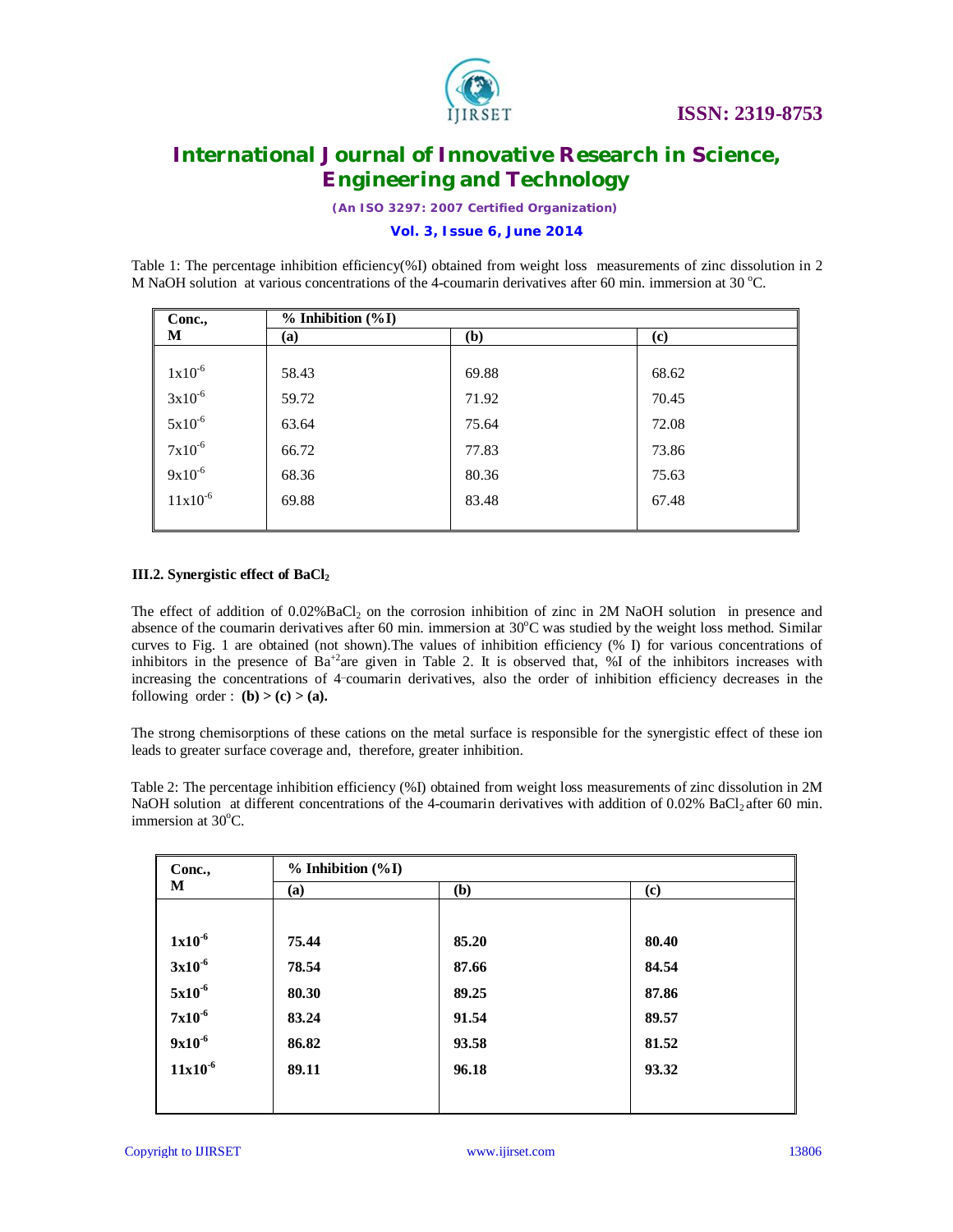

*(An ISO 3297: 2007 Certified Organization)*

### **Vol. 3, Issue 6, June 2014**

The synergistic inhibition effect was evaluated using a parameter, *Sθ*, obtained from the surface coverage values (θ) of the anion, cation and both. Aramaki and Hackerman [16] calculated the synergism parameter  $S_\theta$  using the following equation.

$$
S_{\theta} = 1 - \theta_{1+2} / 1 - \theta_{1+2} \tag{4}
$$

where:

 $\theta_{1+2} = (\theta_1 + \theta_2) - (\theta_1 \theta_2);$  $\theta_1$  = surface coverage by anion;  $\theta_2$  = surface coverage by cation;  $\theta'_{1+2}$  = measured surface coverage by both the anion and cation.

We calculate synergism parameters from the above equation. The plot of the synergism parameter  $(S_\theta)$  against various concentrations of 4-coumarin derivatives given in Fig. 2 and the corresponding values are shown in Table 3. As can be seen from this Table, values of  $S_\theta$  are nearly equal to unity, which suggests that the enhanced inhibition efficiencies caused by the addition of these cationsto 4-coumarin derivatives is due mainly to the synergistic effect. as following:

$$
(b)>(c)>(a).
$$

Synergistic adsorption is classified into two types plus a mixture of the two: (i) specific co- adsorption of anions and cations, and (ii) ionic or physical overlap adsorption of cations over the anion covered zinc surface.

From previous results it is known that BaCl<sub>2</sub> would be considered as one of the effective anions for synergistic action. The net increment of inhibition efficiency shows a synergistic effect of  $Ba^{2+}$  ions with 4-coumarin derivatives.

Table 3: Synergism parameter  $(S_\theta)$  for different concentrations of the 4-coumarin derivatives with addition of 0.02 % BaCl  $_2$ .

| Corrosive<br>medium | Synergism parameter $(S_0)$ |                  |                    |                  |                  |                    |                   |  |
|---------------------|-----------------------------|------------------|--------------------|------------------|------------------|--------------------|-------------------|--|
|                     | Conc., M                    | $1\times10^{-6}$ | $3 \times 10^{-6}$ | $5\times10^{-6}$ | $7\times10^{-6}$ | $9 \times 10^{-6}$ | $11\times10^{-6}$ |  |
| 2M NaOH             | (a)                         | 0.909            | 0.919              | 0.933            | 0.943            | 0.957              | 0.970             |  |
|                     | (b)                         | 0.914            | 0.945              | 0.986            | 0.917            | 0.958              | 0.999             |  |
|                     | $\left( \mathbf{c}\right)$  | 0.970            | 0.985              | 0.905            | 0.919            | 0.939              | 0.959             |  |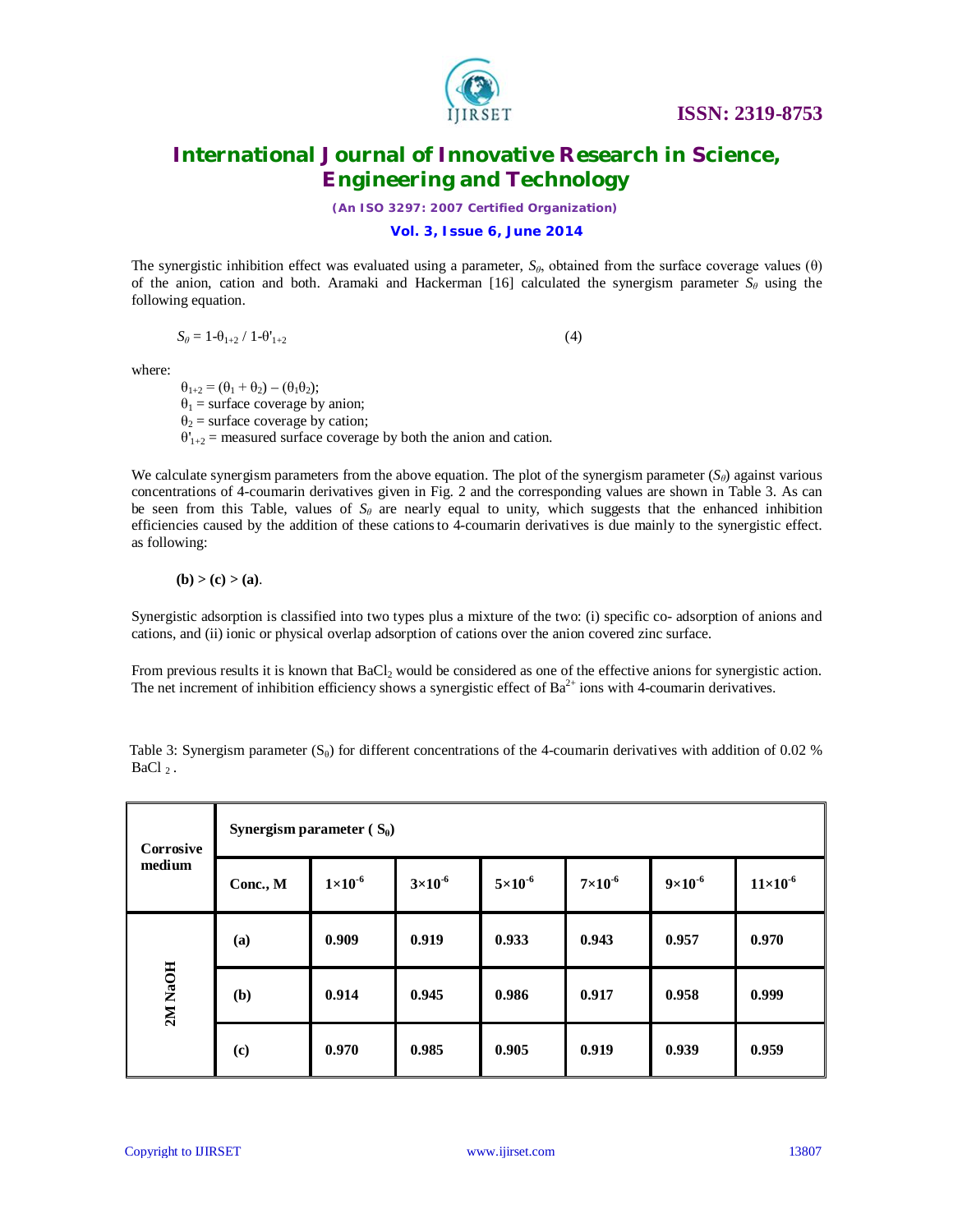

*(An ISO 3297: 2007 Certified Organization)*  **Vol. 3, Issue 6, June 2014**



Fig. 2: Plots of synergism parameter  $S_\theta$  versus the concentration of 4-coumarin derivatives for the dissolution of zinc in 2M NaOH solution with addition of 0.02% BaCl<sub>2</sub> at 30°C.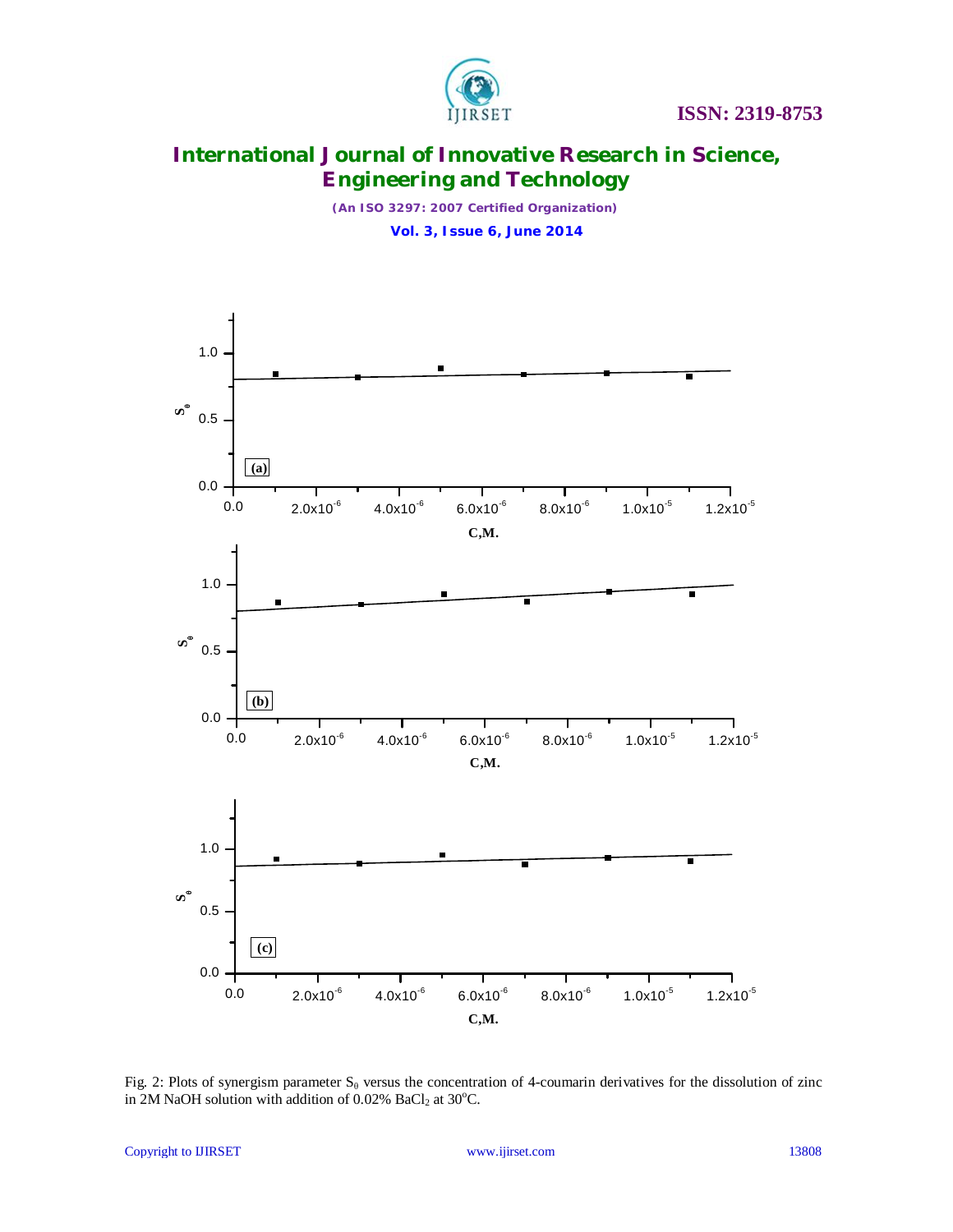

*(An ISO 3297: 2007 Certified Organization)*  **Vol. 3, Issue 6, June 2014**

#### **III.3. Adsorption isotherms**

4-coumarin derivatives inhibit the corrosion of zinc in 2 M NaOH solution by the adsorption on metal surface. Theoretically, the adsorption process can be regarded as a single substitutionally process in which an inhibitor molecule, Inh., in the aqueous phase substitutes an "x" number of water molecules adsorbed on the metal surface [17] vis,

$$
Inh_{(aq)} + xH_2O_{(sur)} \longrightarrow Inh_{(sur)} + xH_2O_{(aq)} \tag{5}
$$

where, x is known as the size ratio and simply equals the number of adsorbed water molecules replaced by a single inhibitor molecule. The adsorption depends on the structure of the inhibitor, the type of the metal and the nature of its surface, the nature of the corrosion medium and its pH value, the temperature and the electrochemical potential of the metal-solution interface. Also, the adsorption provides information about the interaction among the adsorbed molecules themselves as well as their interaction with the metal surface. Actually an adsorbed molecule may make the surface more difficult or less difficult for another molecule to become attached to a neighbouring site and multilayer adsorption may take place. There may be more or less than one inhibitor molecule per surface site. Finally, various surface sites could have varying degrees of activation. For these reasons a number of mathematical adsorption isotherm expressions have been developed to take into consideration some of non-ideal effects.

Adsorption isotherm equations are generally of the form [18].

$$
f(\theta, x) \exp(-a, \theta) = KC \tag{6}
$$

where,  $f(\theta, x)$  is the configurationally factor that depends essentially on the physical model and assumptions underlying the derivation of the isotherm a is a molecular interaction parameter depending upon molecular interactions in the adsorption layer and the degree of heterogeneity of the surface. All adsorption expressions include the equilibrium constant of the adsorption process, K, which is related to the standard free energy of adsorption  $(\Delta G^{\circ}_{ads.})$  by:

$$
K = 1/55.5 \exp{-\Delta G^{\circ}}_{ads.}/RT
$$
 (7)

where, R is the universal gas constant and T is the absolute temperature.

A number of mathematical relationships for the adsorption isotherms have been suggested to fit the experiment data of the present work. The simplest equation is that due to Temkin isotherm according to the following equation:

In K C =  $a \theta$  (8)

where, K is the equilibrium constant of the adsorption, C is the inhibitor concentration in the bulk of the solution, a is the interaction parameter and  $\theta$  is the surface coverage. The surface coverage, i.e, the fraction of the surface covered by the inhibitor molecules.

Plots of θ vs. log C (Temkin plots) for adsorption of 4-coumarin derivatives on the surface of zinc in 2M Sodium Hydroxide at 30  $^{\circ}$ C is shown in Fig.3. The data gave straight lines indicating that Temkin isotherm is valid for these systems. Temkin's isotherm is applied for ideal case of physical and chemical adsorption on a smooth surface with no interaction between the adsorbed molecules.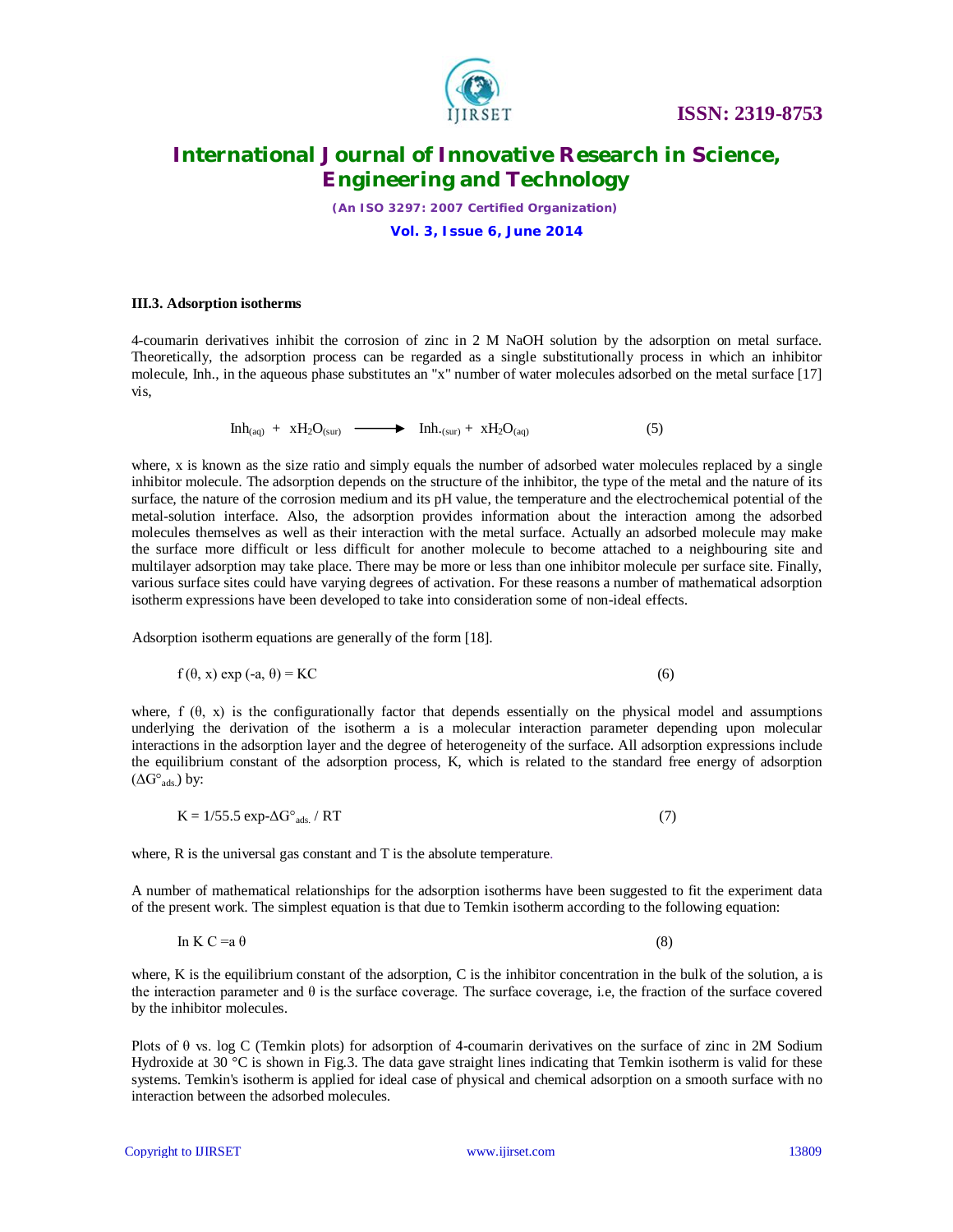

*(An ISO 3297: 2007 Certified Organization)*  **Vol. 3, Issue 6, June 2014**

On the other hand, it is found that the kinetic-thermodynamic model of El Awady et al [19]

 $\log \theta / (1-\theta) = \log K' + y \log C$  (9)

is valid to operate the present adsorption data. The equilibrium constant of adsorption  $K=K'$  (1/y), where 1/y is the number of the surface active sites occupied by one 4-coumarin molecule and C is the bulk concentration of the inhibitor. Plotting log  $\theta/(1-\theta)$  against log C at 30 °C is given in Fig. 4 .Straight lines relationships were obtained suggesting the validity of this model for all cases studied. The calculated values of 1/y, K and ΔG°<sub>ads.</sub> are given in Table 4. Inspection of the data of this Table shows that the large values of  $\Delta G^{\circ}{}_{ads}$  and its negative sign, indicate that the adsorption of 4-coumarin compounds on the zinc surface is proceeding spontaneously and is accompanied by a highly-efficient adsorption. It is worth noting that the value of 1/y is more than unity. This means that the given inhibitor molecules will occupy more than one active site. In general, the values of  $\Delta G^{\circ}$ <sub>ads.</sub> obtained from El-Awady et al model are comparable with those obtained from Temkin isotherms.



Fig.3: Curve fitting of corrosion data for zinc in 2M NaOH in presence of different concentrations of 4-coumarin derivatives to the Temkin's isotherm at  $30^{\circ}$ C.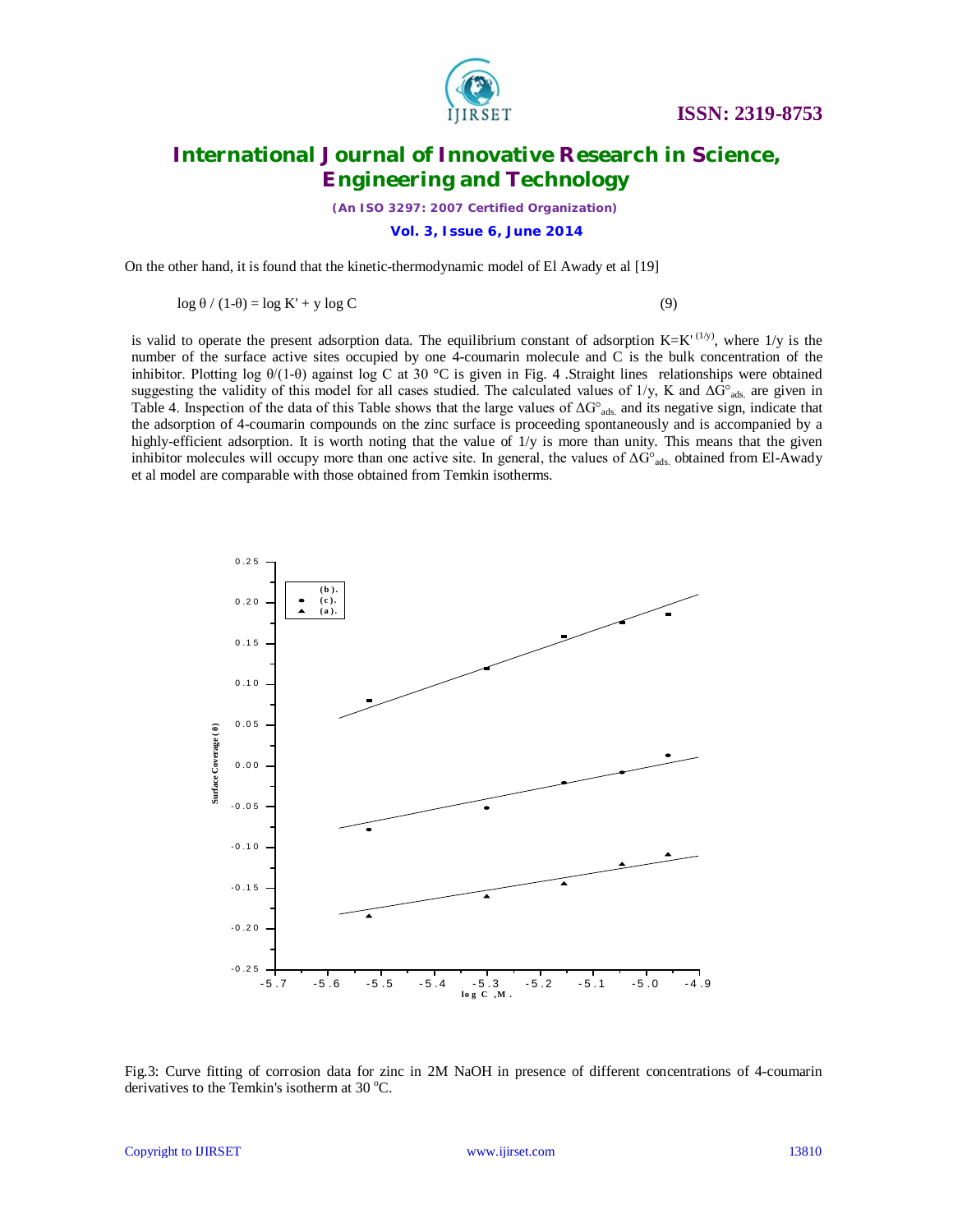

*(An ISO 3297: 2007 Certified Organization)*  **Vol. 3, Issue 6, June 2014**



Fig.4: log θ/1- θ vs.1/T for the dissolution of zinc in 2M NaOH solution in presence of 11X10-6 M of 4-coumarin derivatives.

Table 4: Inhibitor binding constant (K), Free energy of  $\Delta G_{ads}$ , number of active sites (1/y) and later interaction parameter (a) for 4-coumarin derivatives at  $30^{\circ}$ C.

| Corrosive<br>medium | <i>inhibitors</i> | <b>Kinetic model</b> |           |                                           | <b>Temkin</b> |           |                                 |  |
|---------------------|-------------------|----------------------|-----------|-------------------------------------------|---------------|-----------|---------------------------------|--|
|                     |                   | 1/y                  | K         | $-\Delta G_{ads.}$<br>kJmol <sup>-1</sup> | a             | K         | $-\Delta G_{ads.}$<br>$kJmol-1$ |  |
| 2 M Na OH           | (a)               | 8.88                 | 6873.82   | 31.00                                     | 20.84         | 6225.35   | 31.16                           |  |
|                     | ( <b>b</b> )      | 3.96                 | 678326.62 | 42.58                                     | 11.24         | 641870.22 | 42.70                           |  |
|                     | (C)               | 4.98                 | 96159.57  | 37.87                                     | 13.82         | 95951.28  | 38.05                           |  |

Copyright to IJIRSET www.ijirset.com 13811

.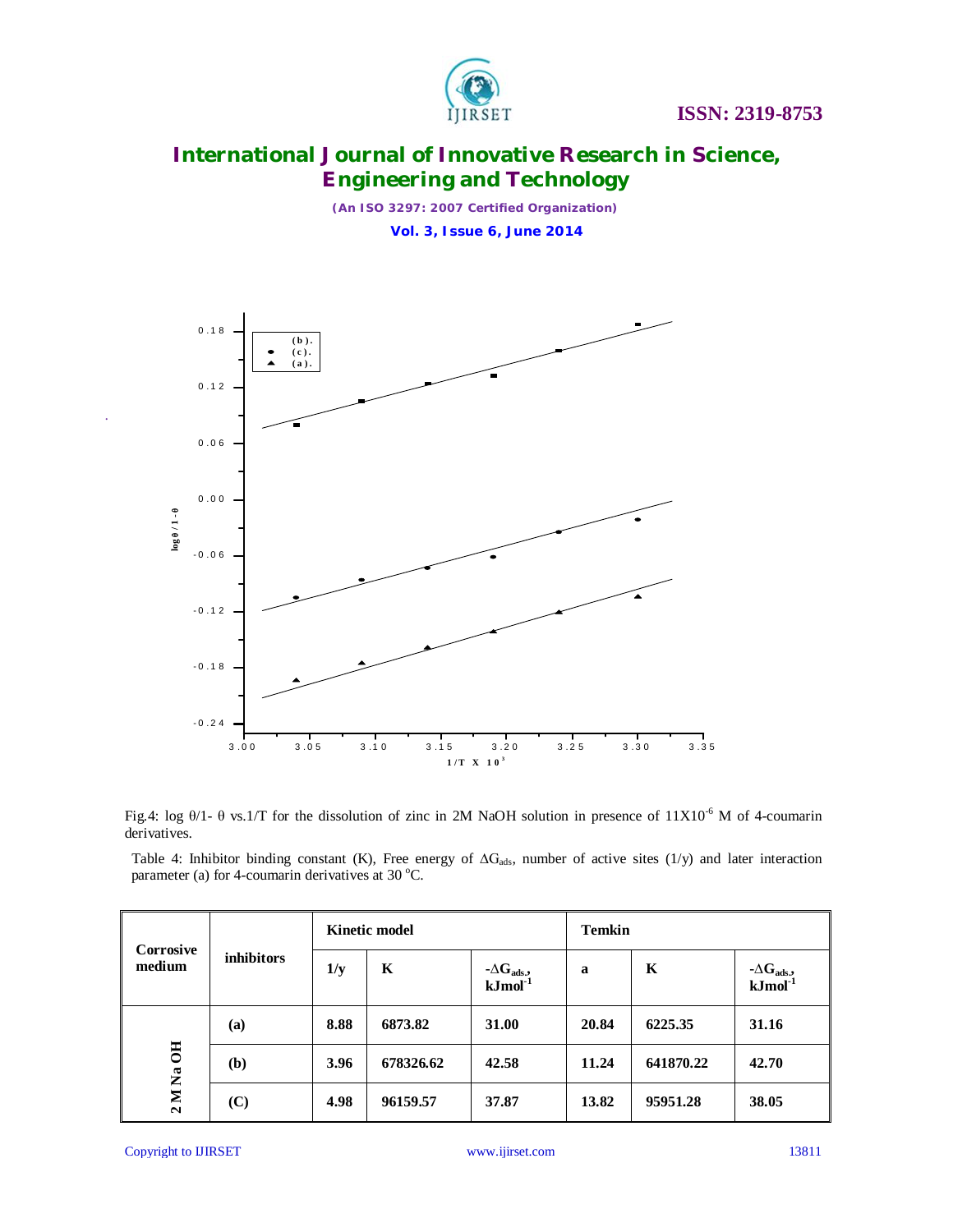

*(An ISO 3297: 2007 Certified Organization)*

### **Vol. 3, Issue 6, June 2014**

#### **III.4. Effect of temperature**

The effect of rising temperature on the rate of dissolution of Zn in 2M NaOH solution containing11x10<sup>-6</sup> M of three compounds of 4-coumarin derivatives was studied by weight loss measurements over a temperature range from 35 to 55 °C. Similar curves to Fig .1were obtained (not shown).

The apparent activation energy Ea<sup>\*</sup>, the enthalpy of activation  $\Delta H^*$  and the entropy of activation  $\Delta S^*$  for the corrosion of zinc samples in 2M NaOH solution containing  $11x10^{-6}$  M concentrations of 4-coumarin derivatives were calculated from Arrhenius-type equation:

| (10) |  |
|------|--|
|      |  |

and transition-state equation:

Rate = RT/Nh exp ( $\Delta S^*/R$ ) exp ( $-\Delta H^*/RT$ ) (11)

where A is the frequency factor, and R is the universal gas constant, T is absolute temperature, h is Plank's constant, and N is Avogadro's number. Fig. 5 represents Arrhenius plot (log Rate vs. 1/T ) for uninhibited and inhibited Zinc in 2M NaOH solution containing containing11x10<sup>-6</sup> M of the studied compounds. The values of  $E_a$  can be calculated from the slope of the straight lines and given in Table 5. The increase of the activation energies in the presence of inhibitors is attributed to an appreciable decrease in the adsorption process of the inhibitors on the metal surface with increase of temperature and a corresponding increase in the reaction rate because of the greater area of the metal that is exposed.

Fig.6 represents a plot a log (Rate/T) vs. 1/T for uninhibited and inhibited Zinc in 2M NaOH solution containing  $11x10^{-6}$  M of the studied compounds give straight lines with slope of -  $\Delta H^{*}/2.303R$ , and intercept is equal to log R/Nh + $\Delta S^*/2.303R$  . The values of  $\Delta H^*$  and  $\Delta S^*$  are calculated and listed in Table 5.. The positive values of  $\Delta H^*$ reflect a strong chemisorptions of the inhibitor on the surface. The values of entropy of activation  $\Delta S^*$  in the absence and in the presence of the studied coumarin compounds are negative. This implies that the activated complex in the rate determining step represents an association rather than a dissociation step [20]. This means that the activated molecules were in higher order state than that at the initial stage.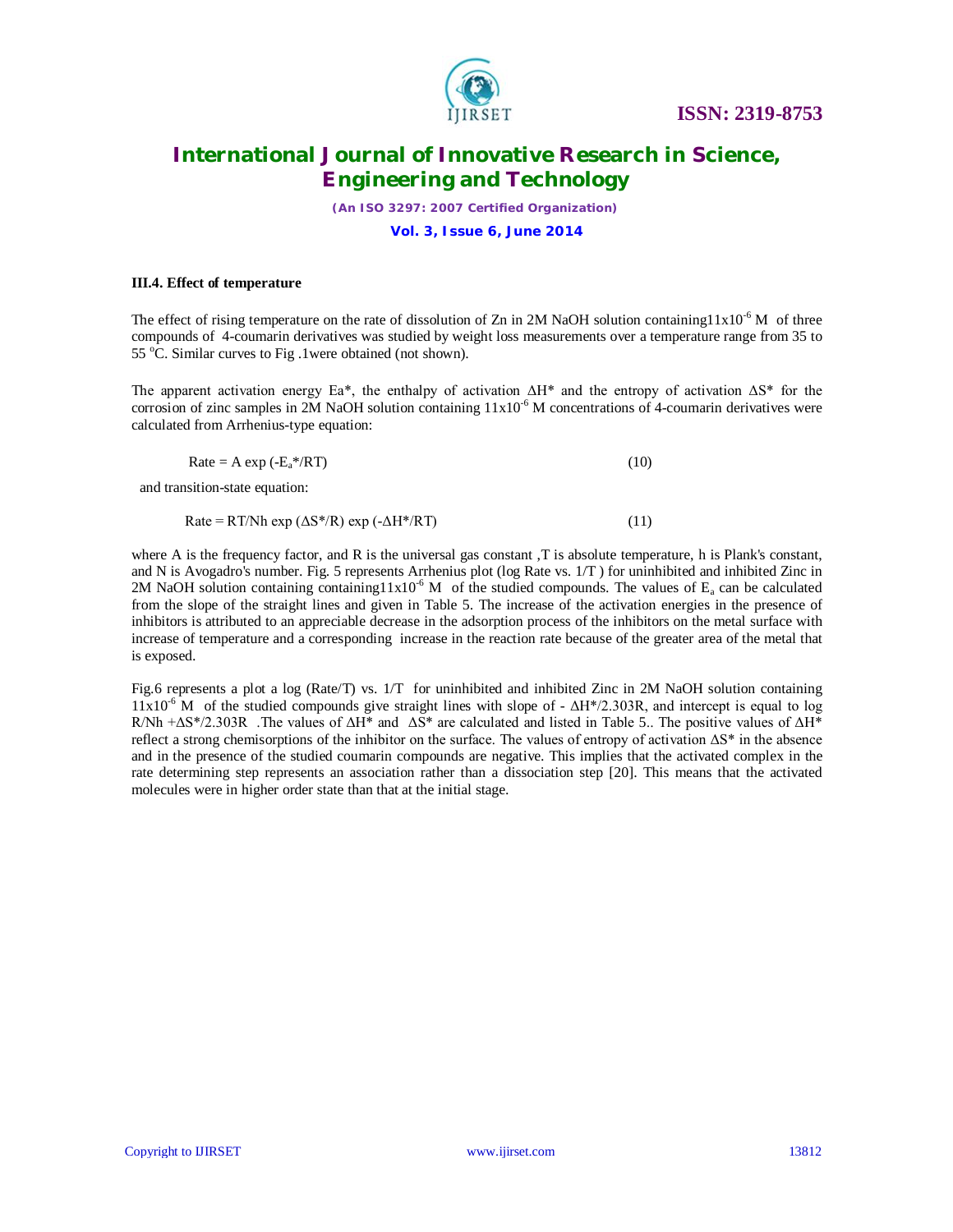

*(An ISO 3297: 2007 Certified Organization)*  **Vol. 3, Issue 6, June 2014**



Fig. 5: log corrosion rate vs.1/T for the dissolution of zinc in presence of  $11X10^{-6}$ M of 4-coumarin derivatives.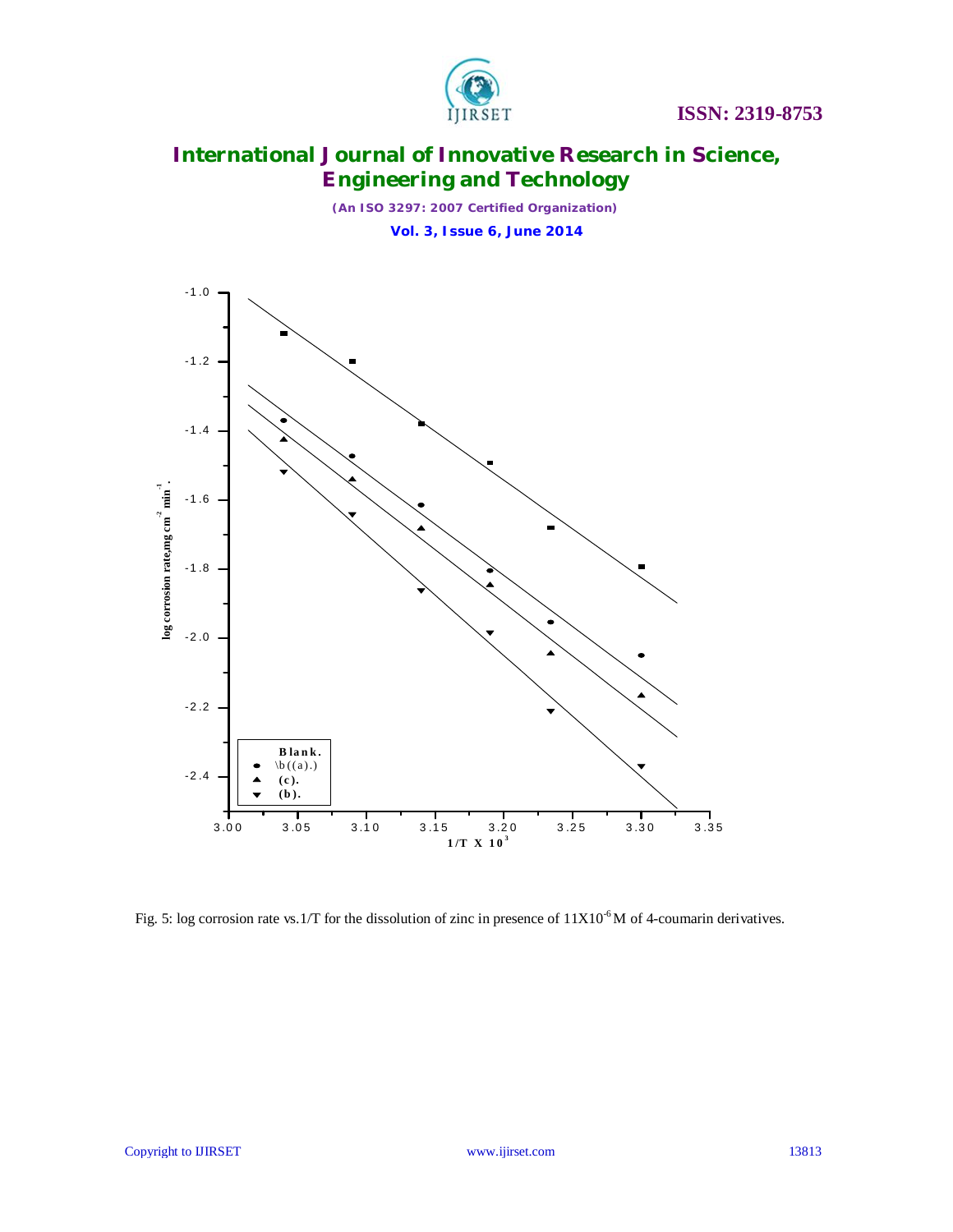

*(An ISO 3297: 2007 Certified Organization)*  **Vol. 3, Issue 6, June 2014**



Fig. 6: log corrosion rate / T vs.1/T for the dissolution of zinc in presence of  $11X10^{-6}$  M of 4-coumarin derivatives.

| uunianii uurivan vuo |             |                               |                                    |                                        |  |  |  |
|----------------------|-------------|-------------------------------|------------------------------------|----------------------------------------|--|--|--|
| Corrosive            |             | Activation parameters         |                                    |                                        |  |  |  |
| medium               | inhibitors  | $E_a^*$ , kJmol <sup>-1</sup> | $\Delta H^*$ , kJmol <sup>-1</sup> | $-\Delta S^* J \text{mol}^{-1} k^{-1}$ |  |  |  |
| M NaOH<br>$\sim$     | Free alkali | 11.38                         | 9.93                               | 178.45                                 |  |  |  |
|                      | (a)         | 1360                          | 10.30                              | 168.55                                 |  |  |  |
|                      | (b)         | 15.60                         | 11.87                              | 153.51                                 |  |  |  |
|                      | (C)         | 17.80                         | 12.42                              | 145.91                                 |  |  |  |

Table 5: Activation parameters of the dissolution of zinc in 2M NaOH in the absence and presence of  $11x10^{-6}$  M 4coumarin derivatives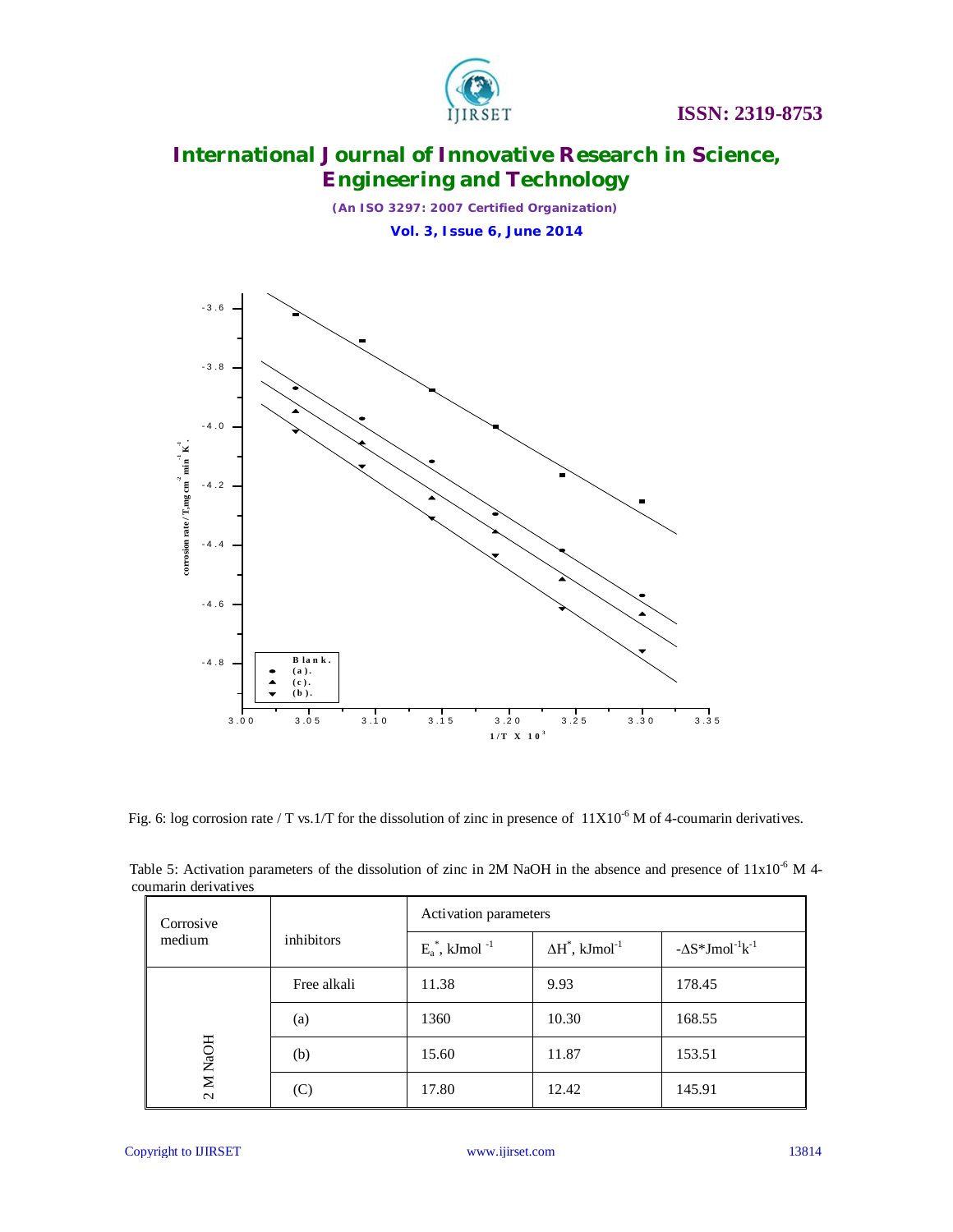

*(An ISO 3297: 2007 Certified Organization)*

#### **Vol. 3, Issue 6, June 2014**

#### **III.5. Galvanostatic polarization**

Fig.7 represents the galvanostatic polarization curves of zinc electrode in 2M NaOH solution in absence and presence of various concentrations of compound (b) as an example of the tested 4-coumarin derivative. Similar curves were obtained for other two compounds (not shown). Corrosion parameters such as corrosion current density  $(i_{\text{corr}})$ , corrosion potential (E<sub>corr.</sub>), Tafel slopes (β<sub>a</sub> and β<sub>c</sub>), degree of surface coverage (θ) and inhibition efficiency (%I) were determined and are given in Table 6. Inspection of this Table, it is obvious that.

a) The anodic ( $\beta_a$ ) and cathodic ( $\beta_c$ ) Tafel slopes are approximately constant suggesting the inhibiting action of these compounds acted by adsorption at the metal surface according to blocking adsorption mechanism. These compounds decrease the surface area available for anodic dissolution and cathodic hydrogen evolution reaction without affecting the reaction mechanism.

b) The values of  $E_{\text{corr}}$  change slowly to less negative values and the value of  $I_{\text{corr}}$  decrease and hence the values of IE's increases indicating the inhibiting effect of these compounds.

c) The values of IE's of the three tested compounds decrease in the following order:  $b > c > a$ .

The order of the inhibition efficiency is in a good agreement with that obtained from weight loss measurements.

#### **III.6.Chemical Structure of Inhibitors and Corrosion Inhibition**

Inhibition of the corrosion of zinc in 2M NaOH solution by some 4-coumarin derivatives was studied using weight loss and galvanostatic polarization measurements, The observed corrosion date were obtained as the concentration of inhibitors increases, namely,

- i- The linear variation of weight loss with time.
- ii-The decrease of weight loss .
- iii-The inhibition efficiency increases and decreases with rising temperature..
- iv. The parallel shift in Tafel lines to higher potential values. and
- v. The corrosion current density decreases

The mechanism of the inhibition processes of the corrosion inhibitors under consideration is mainly the adsorption one The adsorption process is governed by different parameters that mostly depend on the chemical structure of these inhibitors, the number of adsorption active centers in the molecule and their charge density, molecular size, mode of adsorption, heat of hydrogenation and formation of metallic complexes. The percentage inhibition efficiency of the three studied coumarin derivatives toward the corrosion of Zn in 2MNaOH solution are in the order: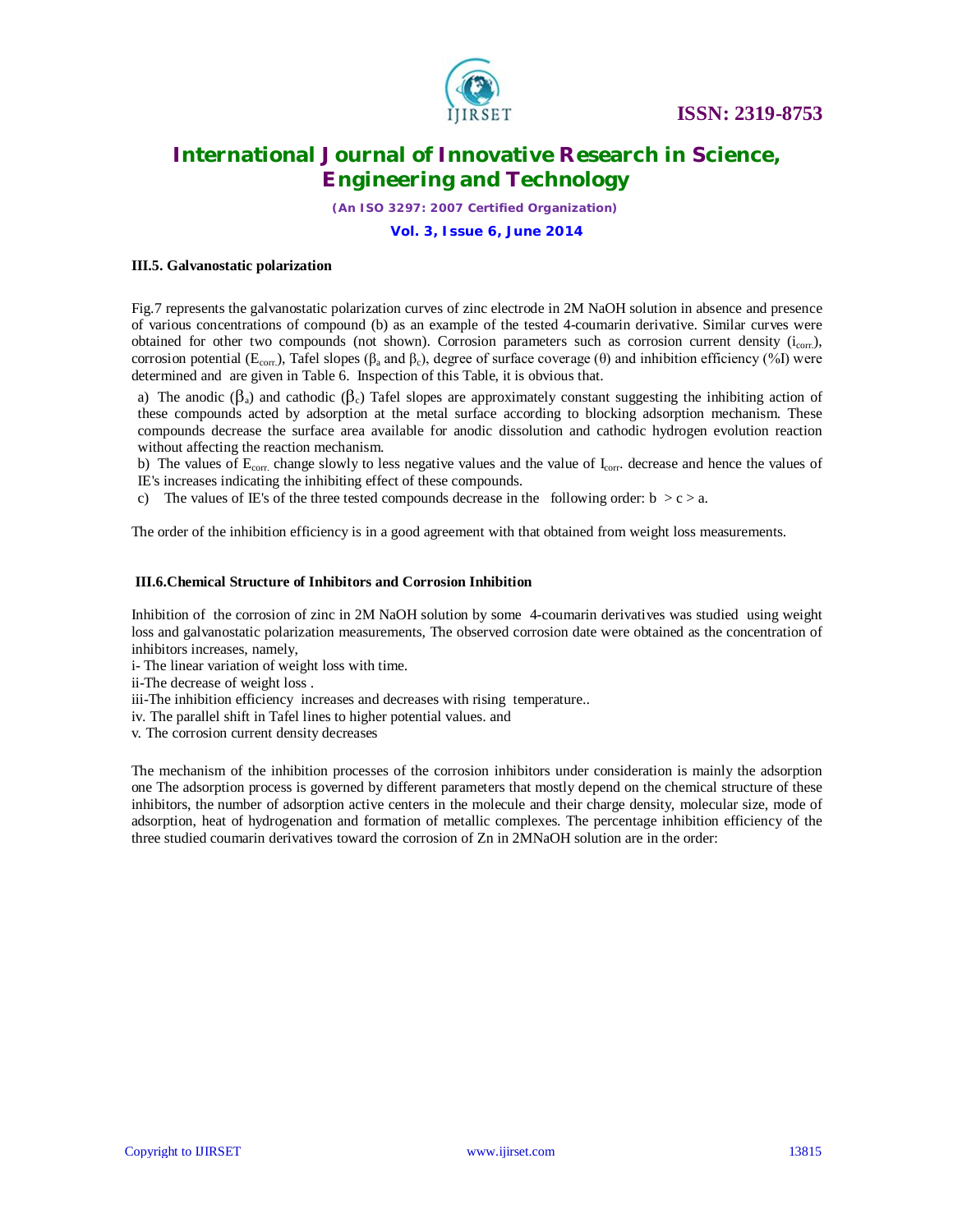

*(An ISO 3297: 2007 Certified Organization)*  **Vol. 3, Issue 6, June 2014**

(**b**), 4-benzyl amino coumarin, (**c**), > 4-phenyl amino coumarin(a), > 4-hydroxy coumarin,



Fig 7: Galvanostatic polarization curves for the dissolution of zinc in 2M NaOH solution in presence and absence of different concentrations of compound (b) at 30  $^{\circ}$ C.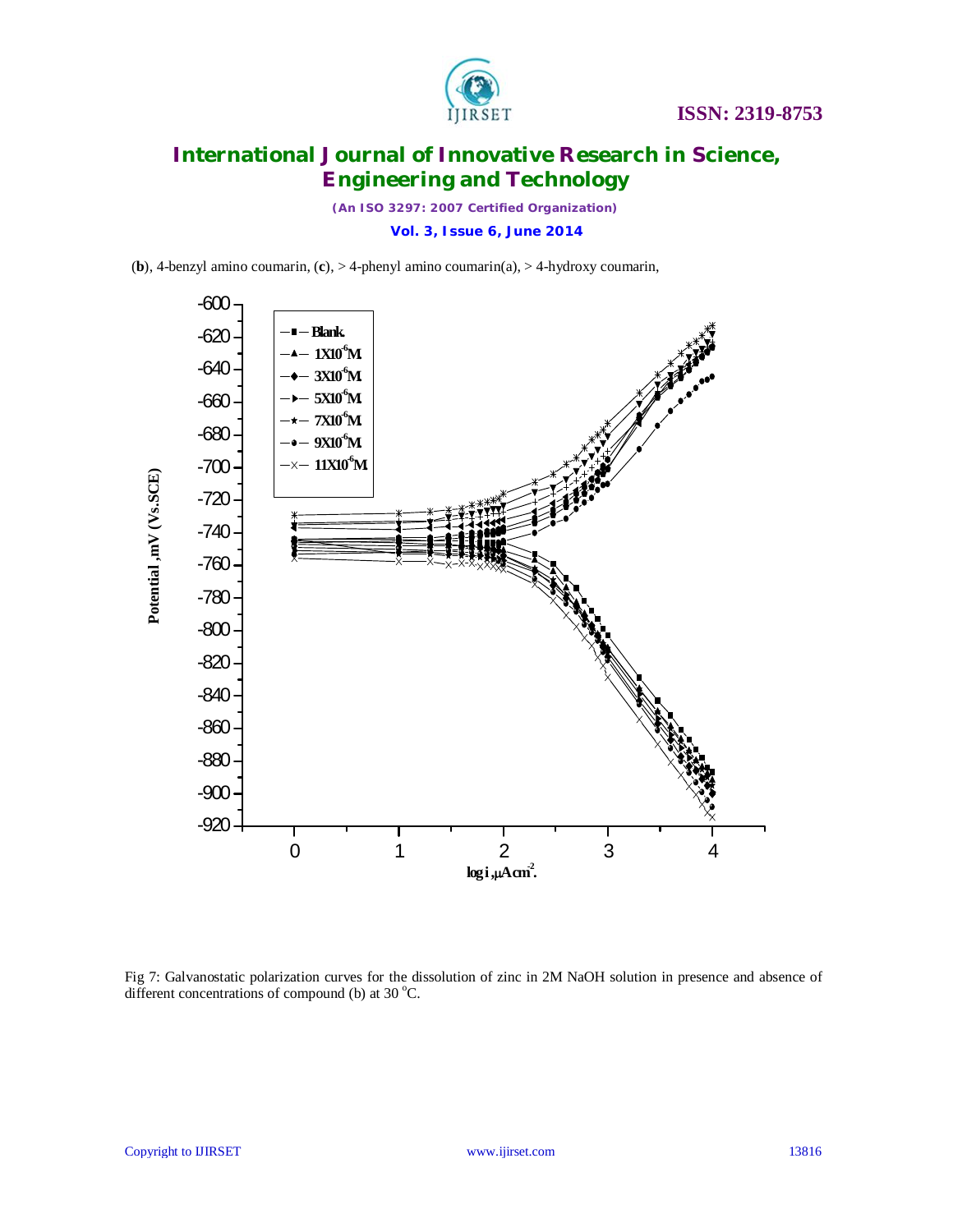

*(An ISO 3297: 2007 Certified Organization)*  **Vol. 3, Issue 6, June 2014**

Table 6: Corrosion parameters of Zn electrode in 2M NaOH solution containing different concentrations of inhibitors.

|             | Concentration | $\textbf{E}_{\rm corr.}$ | $\mathbf{I}_{\text{corr.}},$ | mV<br>$\beta_{\rm a},$ | $\beta_c$          | $\theta$ | $\%$ I |
|-------------|---------------|--------------------------|------------------------------|------------------------|--------------------|----------|--------|
| , M.        |               | mV(SCE)                  | $\mu A$ cm <sup>-2</sup> .   | $dec^{-1}$ .           | mV<br>$dec^{-1}$ . |          |        |
|             | $\mathbf{0}$  | 745                      | 386                          | 78.5                   | 95.0               |          |        |
|             | $1x10^{-6}$   | 736                      | 153                          | 68.6                   | 82.1               | 0.606    | 60.63  |
|             | $3x10^{-6}$   | 740                      | 143                          | 69.3                   | 79.3               | 0.629    | 62.95  |
| a           | $5x10^{-6}$   | 748                      | 134                          | 65.1                   | 86.3               | 0.653    | 65.28  |
|             | $7x10^{-6}$   | 752                      | 126                          | 63.0                   | 85.4               | 0.673    | 67.35  |
|             | $9x10^{-6}$   | 755                      | 118                          | 64.6                   | 92.0               | 0.694    | 69.43  |
|             | $11x10^{-6}$  | 765                      | 111                          | 62.4                   | 79.5               | 0.712    | 71.24  |
|             | $1x10^{-6}$   | 745                      | 98                           | 59.2                   | 83.8               | 0.746    | 74.61  |
|             | $3x10^{-6}$   | 748                      | 90                           | 56.4                   | 80.0               | 0.767    | 76.68  |
|             | $5x10^{-6}$   | 740                      | 85                           | 58.9                   | 76.8               | 0.779    | 77.97  |
| b           | $7x10^{-6}$   | 736                      | 74                           | 58.7                   | 78.9               | 0.808    | 80.82  |
|             | $9x10^{-6}$   | 735                      | 64                           | 592                    | 81.9               | 0.834    | 83.42  |
|             | $11x10^{-6}$  | 740                      | 59                           | 59.1                   | 82.2               | 0.847    | 84.71  |
|             | $1x10^{-6}$   | 745                      | 115                          | 58.9                   | 82.9               | 0.707    | 70.72  |
|             | $3x10^{-6}$   | 742                      | 106                          | 59.3                   | 86.3               | 0.725    | 72.53  |
|             | $5x10^{-6}$   | 747                      | 101                          | 60.6                   | 84.2               | 0.738    | 73.83  |
| $\mathbf c$ | $7x10^{-6}$   | 750                      | 97                           | 59.9                   | 87.7               | 0.749    | 74.87  |
|             | $9x10^{-6}$   | 754                      | 93                           | 60.9                   | 88.1               | 0.759    | 75.91  |
|             | $11x10^{-6}$  | 758                      | 88                           | 59.9                   | 86.6               | 0.772    | 77.20  |

The extent of inhibition depends on the molecular size of the molecule and the electron density (donating or with drawing) of the substituent groups. Skeletal representation of the mode of adsorption of the tested derivatives is shown in Fig.8 [14]. Compound (b) exhibits excellent inhibition power due to: (i) its larger molecular size that may facilitate better surface coverage, (ii) its adsorption through two active centres as shown from Fig 8, and (iii) the benzyl gp. which is highly electron releasing group which enhance the delocalized π-electrons on the active centres of the compound. Compound (c) comes after compound (b) in inhibition efficiency inspire of it has two active centres, because it has lesser molecular size. Compound (a) has the lowest inhibition efficiency in spite of it has two active centres. This is because it has the lowest molecular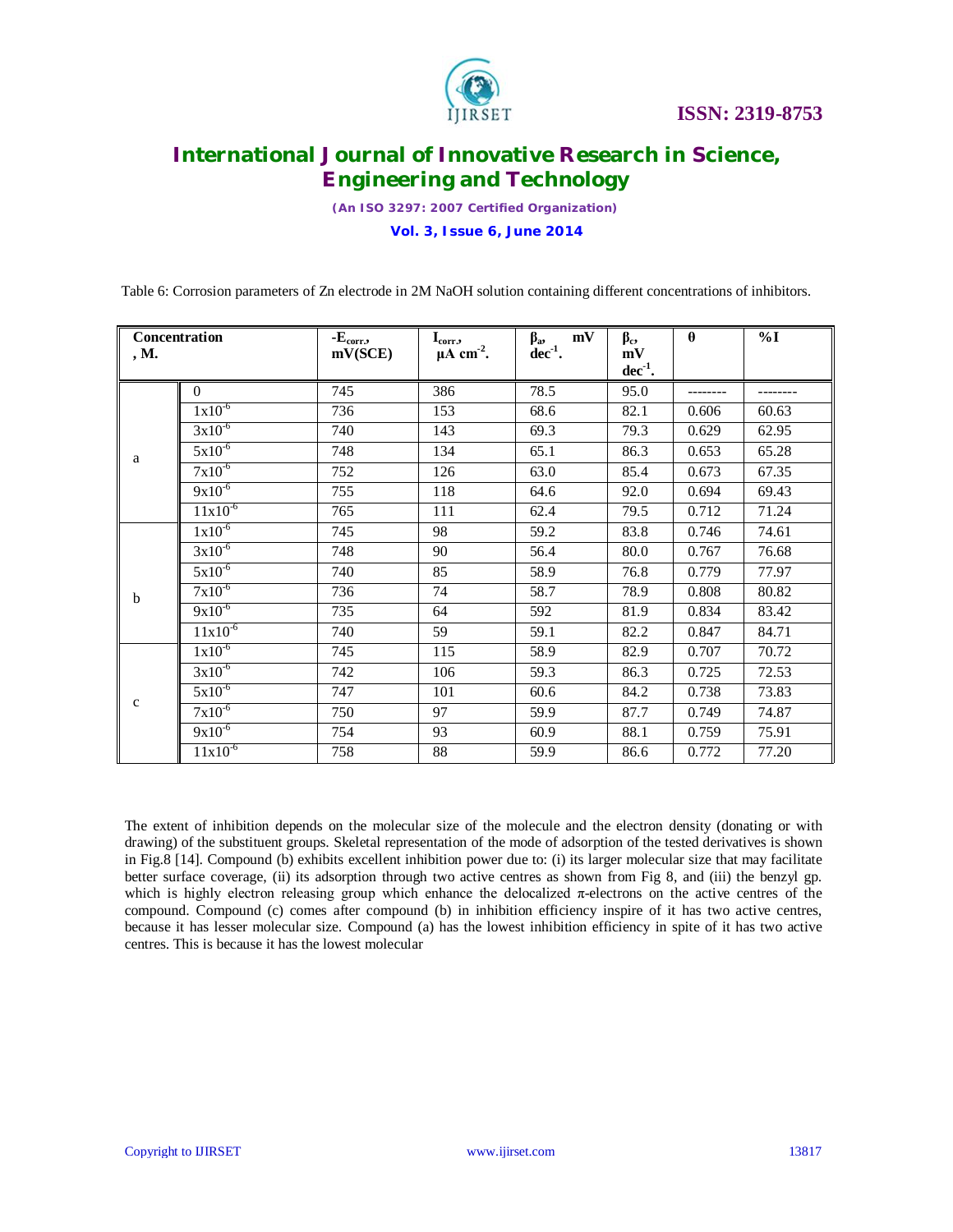

*(An ISO 3297: 2007 Certified Organization)*  **Vol. 3, Issue 6, June 2014**



Fig. 8: Skeletal representation of the mode of adsorption of the tested derivatives.

### **VI. CONCLUSION**

- 1. The investigated 4- coumarin derivatives are efficient inhibitors for the corrosion of zinc in 2MNaOH solution.
- 2. The inhibition efficiencies of 4-coumarin derivatives increased with increase in inhibitors concentration but decreased with the increase in temperature.
- 3. The addition of  $BaCl<sub>2</sub>$  to coumarin compounds improves the values of the inhibition efficiency due to synergistic effect.
- 4. The inhibitive effect of these compounds due to the formation of complex adsorbed on the metal surface.
- 5. The adsorption process follows Temkins isotherm.
- 6. The inhibition efficiency obtained from polarization measurements showed good agreement with those obtained from comparative weight loss determination.